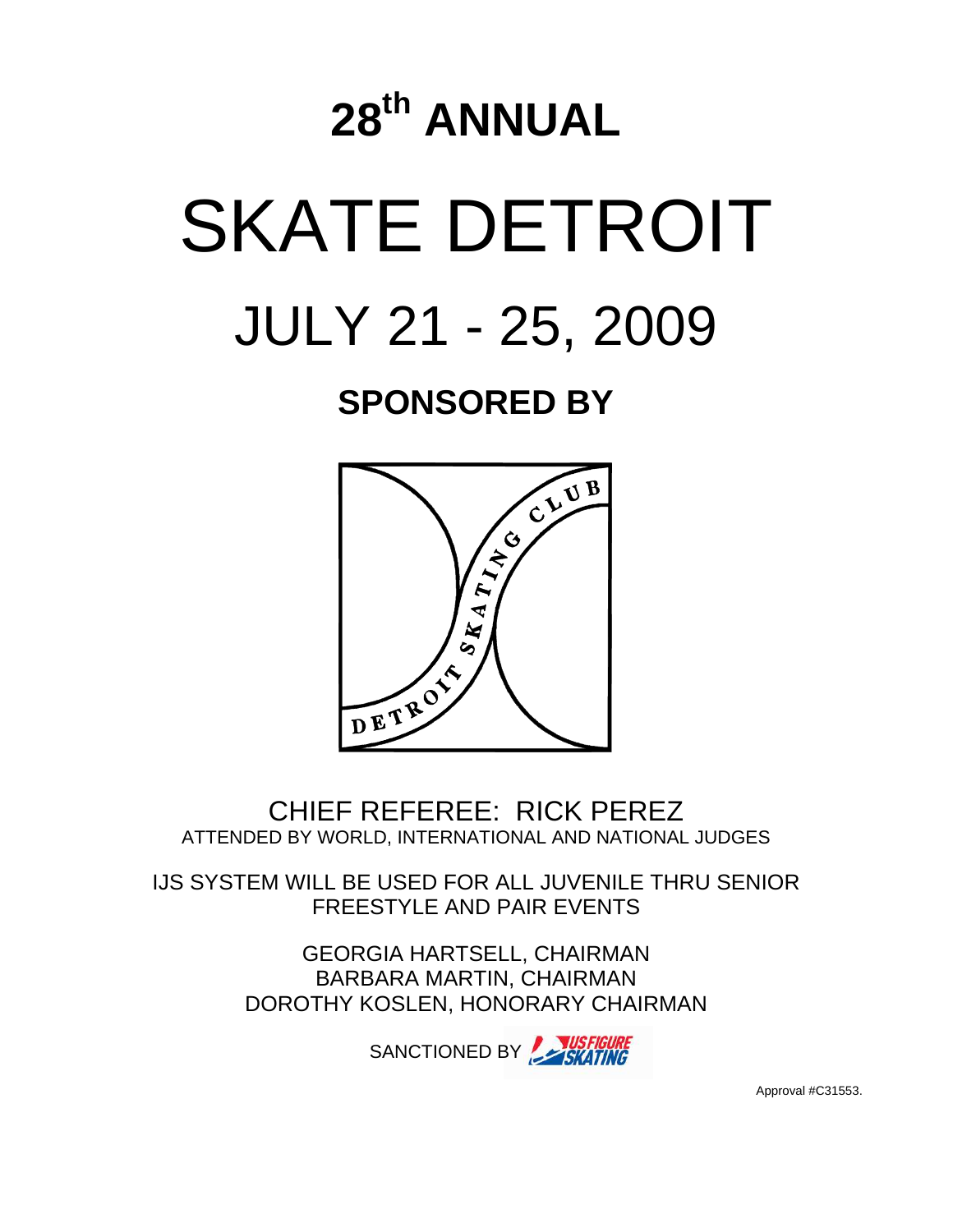# OFFICIAL ANNOUNCEMENT **SKATE DETROIT 2009**

## JULY 21-25, 2009

The twenty-eighth annual SKATE DETROIT competition will be held at the Detroit Skating Club, 888 Denison Court, Bloomfield Hills, Michigan, beginning Tuesday, July 21 and ending Saturday, July 25, 2009. Practice ice will start on Tuesday afternoon, July 21. Skate Detroit is sanctioned by U.S. Figure Skating.

**RULES** - Skate Detroit - 2009 will be conducted in accordance with the rules set forth in the 2009-2010 edition of the U.S. Figure Skating rulebook. Intermediate, Novice, Junior and Senior Short Programs will be those announced by U.S. Figure Skating for 2009-2010. At the referee's discretion, group sizes may exceed the current maximums in rule 3276.

**ELIGIBILITY** - The competition is open to all eligible and re-instated persons who are U.S. Figure Skating or Skate Canada members for the 2009-2010 season and shall be eligible to enter events based on U.S. Figure Skating and/or Skate Canada test status as of May 23, 2009. Pre-Preliminary, Preliminary, and Pre-Juvenile skaters will be grouped by birth date. Skaters representing a foreign association, except Canada, must include official permission from their association or federation. The competition committee reserves the right to place such skaters in the class it deems appropriate.

**EVENTS AND AWARDS** – Pre-Preliminary, Preliminary, Pre-Juvenile and Open Juvenile Free Skating and Compulsory Moves, and all Pair and Dance events are final rounds. Juvenile Free Skate will have an initial round and final round. The Intermediate, Novice, Junior and Senior combined events will consist of both short and long programs. If numbers warrant, long program will be skated for final rounds. Medals will be awarded for first, second and third places in initial and final rounds.

**ENTRIES AND FEES** - Due to overwhelming response the last few years we must limit the competition to the first 600 entries postmarked by May 23, 2009. Please mail early due to limitation of skaters. All entries will be stamped with date received at our office. Any entries received after we have reached our quota will be returned. Postal machines are not valid proof of postmark. (Late entries will be accepted at the discretion of the competition chairman and referee only and must be accompanied by a \$30 late fee.). All entry fees are payable in U.S. DOLLARS ONLY. MAKE CHECKS PAYABLE TO: DETROIT SKATING CLUB. THERE WILL BE A \$30 SERVICE FEE ASSESSED FOR RETURNED CHECKS. No refunds after closing date unless event is canceled for lack of participation. There must be two competitors to hold an event. **No refunds will be given for any other reason, including medical.** Fees are as follows:

| <b>INTERMEDIATE; NOVICE;</b>                 |                                                                                          |
|----------------------------------------------|------------------------------------------------------------------------------------------|
| <b>JUNIOR: and SENIOR COMBINED</b>           | \$140.00 PER PERSON                                                                      |
| <b>FREE SKATING EVENTS:</b>                  | (includes short and long combined program)                                               |
| PRE-PRELIMINARY, PRELIMINARY,                | \$95.00 PER PERSON $(1st Event)$                                                         |
| <b>PRE-JUVENILE and JUVENILE F/S EVENTS:</b> | \$35.00 PER PERSON (Each additional event)                                               |
| <b>PAIR TEAM EVENTS:</b>                     | \$50.00 PER PERSON (1 <sup>st</sup> Event)<br>\$25.00 PER PERSON (Each additional event) |
|                                              |                                                                                          |

#### **Please note if skater is skating both Single and Team events, the Single event will be considered their first event**.

ENTRY FORMS MUST BE FILLED OUT CLEARLY AND COMPLETELY. Any incomplete entries will be returned, Make entry fees payable to **DETROIT SKATING CLUB**. Mail entries to:

> Mrs. Georgia Hartsell, Skate Detroit 2009 C/O Detroit Skating Club 888 Denison Court Bloomfield Hills, MI 48302

For information call Detroit Skating Club at (248) 332-3000, ext 100; visit our web site at www.dscclub.com or e-mail ghartsell@dscclub.com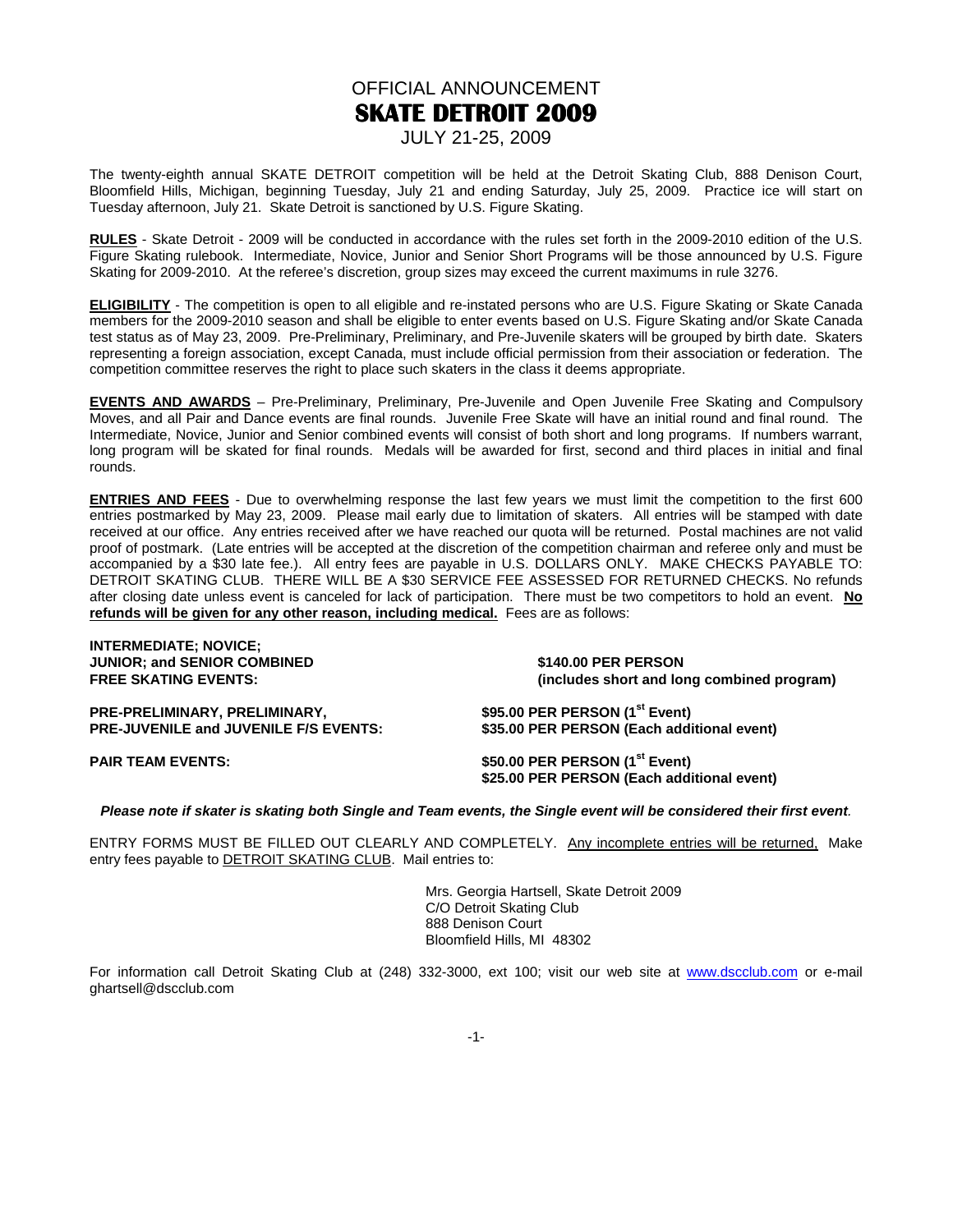**PRACTICE ICE** - Practice ice will be available beginning Tuesday, July 21, 2009. A practice ice form is enclosed. Please submit with your application and the appropriate fees in a separate check. Practice ice will be 30-minute sessions at a fee of \$12.00 per session. **PRACTICE ICE WILL NOT BE SOLD OVER THE PHONE OR BY FAX. THERE WILL BE NO SWITCHING OR REFUNDS OF PRACTICE ICE SESSIONS.** No music will be played on practice sessions. Practice ice times could be delayed because of competition; however, same schedule would then be followed. **Final round practice ice will be sold after the results from the initial rounds are posted.**

**REGISTRATION** - The official registration desk will be open 1 hour before practice ice on Tuesday and 1 hour prior to the first event until the close of competition each day. COMPETITORS MUST CHECK IN AT THE REGISTRATION DESK AT LEAST ONE HOUR BEFORE THEIR EVENT OR SKATER WILL NOT BE ALLOWED ON THE COMPETITION ICE.

**OFFICIAL NOTICES** - An official bulletin board will be maintained in the Detroit Skating Club lobby. Posting of schedules and announcements thereon shall constitute sufficient notice to competitors, coaches, chaperons and officials.

**SCHEDULE OF EVENTS** - A competition schedule and practice times will be mailed to each competitor as soon as possible after entry closing. Competition and practice ice schedule will also be posted on our web site at www.dscclub.com when it becomes available. Check official bulletin board immediately upon arrival for any changes. NO ADMISSION FEE WILL BE CHARGED FOR ANY EVENT.

**OFFICIAL ARENAS** - All competition events will take place at the Detroit Skating Club, 888 Denison Court, Bloomfield Hills, Michigan. DSC has three (3) heated ice rinks. Surfaces measure 85' x 200' (A & B rinks) and 100' x 200' (C rink). The arenas have locker rooms. Ample parking and a concession area are available.

**MUSIC** - Music will be reproduced through the arena system on CD's furnished by each competitor. All CD's must be clearly marked with name, event and actual time of music ON THE SIDE TO BE PLAYED. CD's (compact discs) must have only ONE track on it. In the case of short and long programs, two separate discs must be used. Any disc with more than one track will not be accepted. Damaged or improperly marked CD's will not be accepted. COMPETITORS MUST HAVE A SUITABLE BACKUP CD RINKSIDE DURING HIS/HER EVENT. ALL MUSIC MUST BE TURNED IN AT THE TIME OF REGISTRATION. CD/RW's ARE STRONGLY DISCOURAGED.

## **COMPETITION EVENTS AND ELIGIBILITY**

**COMPULSORY MOVES** - Skaters may skate one event above current test level. This event will be skated in the form of a free skating program but WITHOUT music. The required elements may be skated in any order. UNPRESCRIBED OR ADDITIONAL JUMPS OR SPINS ARE NOT PERMITTED AND MARKS WILL BE DEDUCTED IF ANY ARE INCLUDED. Failed maneuvers are not permitted to be reskated.

# **PRE-PRELIMINARY:** REQUIRED ELEMENTS:<br>TIME: 1:00 Minute 1. Bunny hops – two in

- 1. Bunny hops two in a row
- (Half-Ice) 2. Lunge
	- 3. Waltz jump
	- 4. Forward spiral
	- 5. Two foot spin (minimum 3 revolutions)

#### **PRELIMINARY**: REQUIRED ELEMENTS:

TIME: 1:30 Minute 1. Single jump (axel is permitted)

- (Half-Ice) 2. Single/Single jump combination (axel is not permitted)
	- 3. 1 foot back spin (position optional, may not commence with a jump, minimum 3 revolutions)
	- 4. Edge spiral, spread eagle or bauer
	- 5. Step sequence

#### **PRE-JUVENILE:** REQUIRED ELEMENTS:

- TIME: 1:30 Minutes 1. Single jump (may not be repeated in combination)
- (Half-Ice) 2. Single/Single jump combination (must include loop jump)
	- 3. Combination spin with only 1 change of foot, no change of position (may not commence with a jump, minimum 4 revolutions each foot)
		- 4. Solo spin (may not commence with a jump, minimum 4 revolutions)
		- 5. Step sequence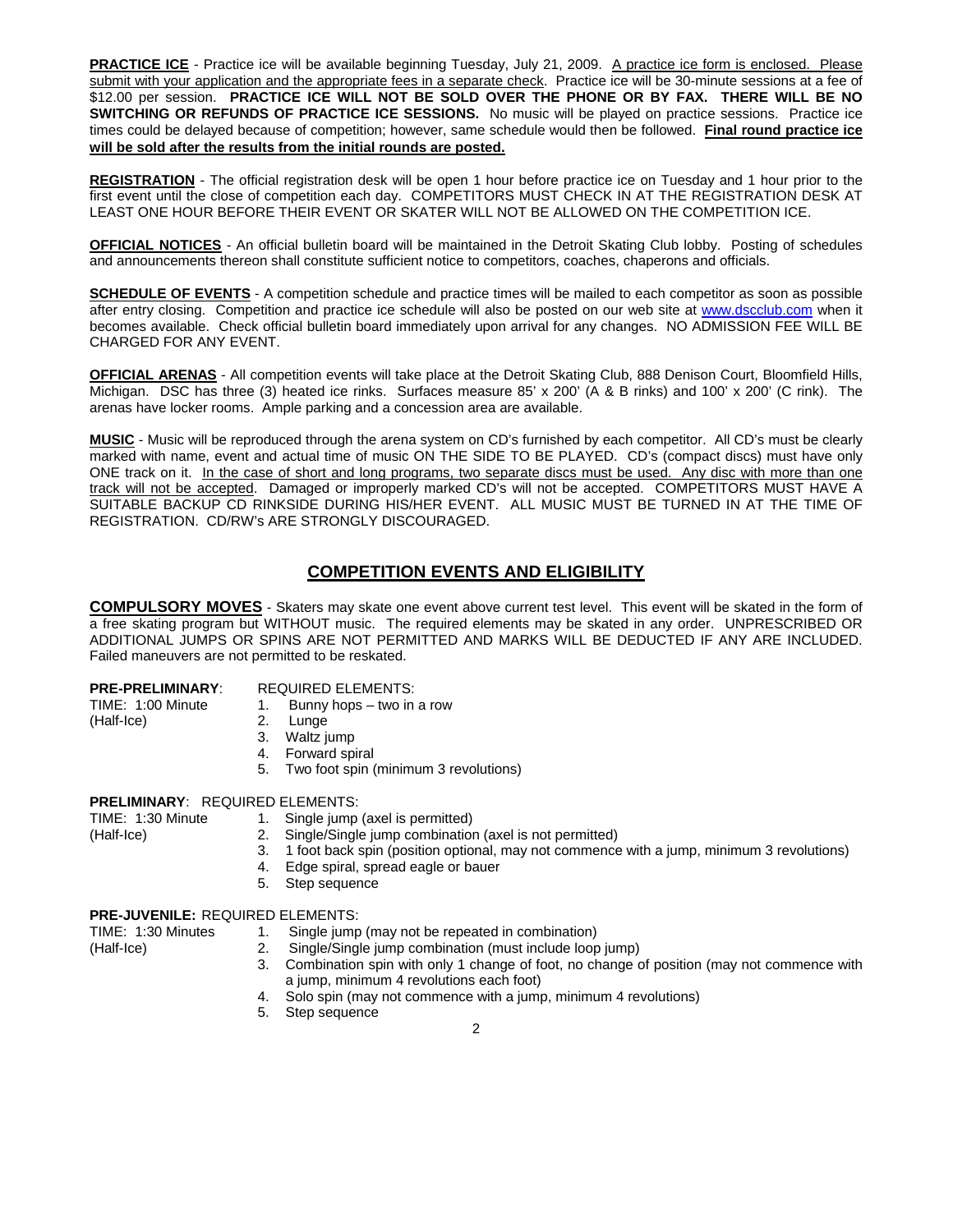**FREE SKATE** - Skaters may skate one event above current test level. Only one free skating event may be entered. There will be a final round for Juvenile Free Skate event. Intermediate, Novice, Junior and Senior events are combined and will have final rounds if numbers warrant. Numbers advancing to final round will be at the discretion of the referee.

**LOW BEGINNER**: (Time - 1:30 +/- 10) Skaters who have not passed the Pre/Preliminary Free Skating test or its equivalent. May include any half revolution jumps plus Salchow, toe-loops and half loops. May not include flying spins, combinations spins or backspins.

**HIGH BEGINNER**: (Time - 1:30 +/- 10) Skaters must not have passed the Pre/Preliminary Free Skating test or its equivalent. May include any half revolution jumps plus Salchow, toe loops, half loops. May not include flying spins.

**PRE-PRELIMINARY A:** (Time - 1:30 +/- 10) Skaters who have passed the Pre/Preliminary Free Skating Test and no higher. Single jumps only – AXEL PERMITTED. Required elements as stated in 3711.

**PRE-PRELIMINARY B**: (Time: - 1:30 +/- 10) Skaters who have passed the Pre/Preliminary Free Skating Test and no higher. Single jumps only – NO AXEL. Required elements as stated in 3721.

**PRELIMINARY:** (Time - 1:30 +/-.10) Skaters who have passed the Preliminary Free Skating Test.

**PRE-JUVENILE:** (Time - 2:00 +/-.10) Skaters who have passed the Pre/Juvenile Free Skating Test.

**JUVENILE: (Must not have reached 13 years of age by 9/01/09) THIS IS NOT A COMBINED EVENT.** (Long Program - 2:15 +/- .10) Skaters who have passed Juvenile Free Skating Test.

**OPEN JUVENILE: (Must have reached 13 years of age or older by 9/01/09)**. All elements same as Juvenile, **but not included in IJS.**

#### **INTERMEDIATE: THIS IS A COMBINED EVENT.**

| (Short Program - 2:00 Max)   | Short Program as defined in the current U.S. Figure Skating rulebook. |
|------------------------------|-----------------------------------------------------------------------|
| (Long Program - 2:30 +/-.10) | Skaters who have passed the Intermediate Free Skating Test.           |

#### **NOVICE: THIS IS A COMBINED EVENT.**

| (Short Program - 2:30 Max)              | Short Program as defined in the current U.S. Figure Skating rulebook. |
|-----------------------------------------|-----------------------------------------------------------------------|
| (Long Program Ladies - $3:00 +/- .10$ ) | Skaters who have passed the Novice Free Skating Test.                 |
| (Long Program Men $-3:30 +/- .10$ )     |                                                                       |
|                                         |                                                                       |

#### **JUNIOR: THIS IS A COMBINED EVENT.**

| (Short Program - 2:50 Max)              | Short Program as defined in the current U.S. Figure Skating rulebook. |
|-----------------------------------------|-----------------------------------------------------------------------|
| (Long Program Ladies - $3:30 +/- .10$ ) | Skaters who have passed the Junior Free Skating Test.                 |
| (Long Program Men - 4:00 +/- .10)       |                                                                       |

# **SENIOR: THIS IS A COMBINED EVENT.**<br>(Short Program - 2:50 Max)

Short Program as defined in the current U.S. Figure Skating rulebook. (Long Program Ladies - 4:00 +/- .10) Skaters who have passed the Senior Free Skating Test. (Long Program Men - 4:30 +/- .10)

**PAIRS** – The Novice, Junior and Senior Pair events will NOT be combined. All Pair events will be final round. Skaters may skate one level above current test level.

| <b>JUVENILE:</b> $(2:30 +/-10)$                                       | Both partners passed Juvenile Pair Test.     |                                        |
|-----------------------------------------------------------------------|----------------------------------------------|----------------------------------------|
| <b>INTERMEDIATE:</b> $(3:00 +/-10)$                                   | Both partners passed Intermediate Pair Test. |                                        |
| <b>NOVICE:</b> (Short Program: 2:50 Max)(Long Program: 3:30 +/-.10)   | Both partners passed Novice Pair Test.       |                                        |
| <b>JUNIOR:</b> (Short Program: 2:50 Max)(Long Program: 4:00 $+/-10$ ) |                                              | Both partners passed Junior Pair Test. |
| <b>SENIOR:</b> (Short Program: 2:50 Max)(Long Program: 4:30 +/-.10)   |                                              | Both partners passed Senior Pair Test. |

#### **PLEASE NOTE: THE INTERNATIONAL JUDGING SYSTEM WILL BE USED FOR ALL JUVENILE THROUGH SENIOR FREESTYLE AND PAIR EVENTS. ALL PLANNED PROGRAM ELEMENTS SHOULD BE SUBMITTED ONLINE TO U.S. FIGURE SKATING NO LATER THAN JULY 15. There will be a \$20 fee for failing to register online.**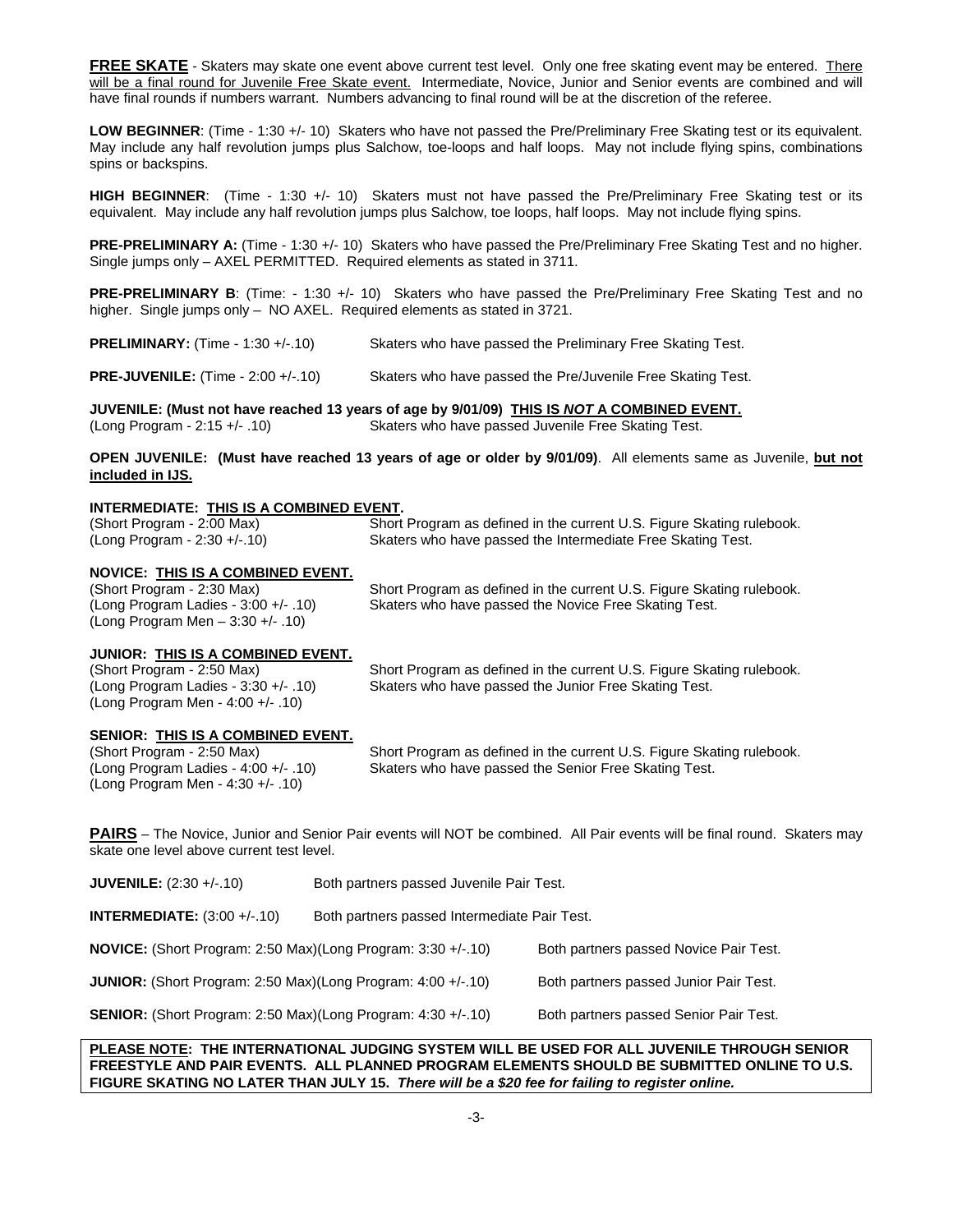### **ACCOMMODATIONS**

**PLEASE MAKE YOUR RESERVATIONS EARLY.** Out of town guests who are seeking accommodations should make their reservations through "STRATEGIC PARTNERS". Strategic Partners has contracted a few local hotels for the participants, coaches and their families at a discounted rate. To secure hotel accommodations at these rates, please use the following procedures:

- 1. Complete the rooming list form. Please print legibly or type. You must have the method of payment completed. All credit card information is kept confidential.
- 2. Fax or email your reservations to:

Rick Moses, Strategic Partners Fax: 206-339-3898 Phone: 248-813-9770 Email: RMoses@spbdservices.com

- 3. You will receive confirmation numbers within one week of sending your reservation request.
- 4. Any room changes within 72 hours of arrival must be made directly with the hotel.

RADISSON KINGSLEY HOTEL (approx 3 miles from rink), 39475 Woodward Ave., Bloomfield Hills, MI 48304 Newly renovated full service hotel, indoor pool, whirlpool, 24 hour fitness center, iron/ironing board, coffee maker and hair dryer and sleep number beds. Two restaurants and one lounge on property. \$89 room rate.

MARRIOTT AT CENTERPOINT (approx 2 miles from rink), 3600 Centerpoint Parkway, Pontiac, MI 48341 Full service non-smoking hotel, indoor and outdoor pools, whirlpool, fitness center, iron/ironing board, coffee maker and hair dryer. 24 hour business center and ATM. Restaurant and lounge on property. \$99 room rate.

COURTYARD BY MARRIOTT-CENTERPOINT (approx 2 miles from rink), 3555 Centerpoint Parkway, Pontiac, MI 48341. Limited service non-smoking hotel, indoor pool, whirlpool, fitness center, iron/ironing board, coffee maker, and hair dryer. Restaurant on property. \$79 room rate.

RESIDENCE INN BY MARRIOTT (approx 2 miles from rink), 3333 Centerpoint Parkway, Pontiac, MI 48341 Limited service non-smoking hotel, indoor pool, whirlpool, exercise rooms, iron/ironing board, coffee maker, hair dryer, refrigerator and full kitchen. Complimentary continental breakfast and evening social hour served daily. \$99 room rate for studio suite and \$129 room rate for two bedroom suite.

HILTON SUITES – AUBURN HILLS (approx 5 miles from rink), 2300 Featherstone Road, Auburn Hills, MI 48326 Full service all suite hotel, indoor pool, whirlpool, sauna, fitness center, refrigerator, microwave, iron/ironing board, coffee maker, and hair dryer. Restaurant, market and lounge on property. Suites have 1 king or 2 double beds and all suites have a double sleeper sofa. \$89 room rate with up to four (4) complementary breakfast coupons per day.

COURTYARD BY MARRIOTT – AUBURN HILLS (approx 7 miles from rink), 1296 N. Opdyke Road, Auburn Hills, MI 48326. Newly renovated, limited service non-smoking hotel, indoor pool, whirlpool, fitness center, iron/ironing board, coffee maker, and hair dryer. Restaurant on property. \$99 room rate.

STAYBRIDGE SUITES – AUBURN HILLS (approx 5 miles from rink), 2050 Featherstone Road, Auburn Hills, MI 48326. Limited service all suite hotel offering an outdoor heated pool, fitness center, sport court and BBQ grills, guest laundry, business center, convenience store and in-room amenities including fully equipped kitchens, iron/ironing board, coffee maker and hair dryer. Room rates include a full hot breakfast buffet every morning and dinner on Tuesday, Wednesday and Thursday evenings.

\$105 room rate for studio suite (one queen bed, plus pull out sofa)

\$110 room rate for one bedroom suite (one king bed, plus pull out sofa)

\$115 room rate for one bedroom suite (two double beds, plus pull out sofa)

\$145 room rate for two bedroom suite (2 double beds, 1 queen, plus pull out sofa)

HILTON DETROIT/TROY – TROY (approx 12 minutes from rink), 5500 Crooks Road, Troy, MI 48098. Complimentary wireless high speed internet, pillow top mattresses, two phone lines, voicemail, in room coffee maker, hairdryer, iron/ironing board. Rate includes continental breakfast. Heated indoor swimming pool with sauna and sundeck. \$79.00 room rate.

EMBASSY SUITES – TROY (approx 12 minutes from rink), 850 Tower Dr., Troy, MI 48098. All suite property. One king bed and queen pull out sofa in each room. Full cooked to order breakfast, manager's reception, pool and fitness center. \$119 room rate.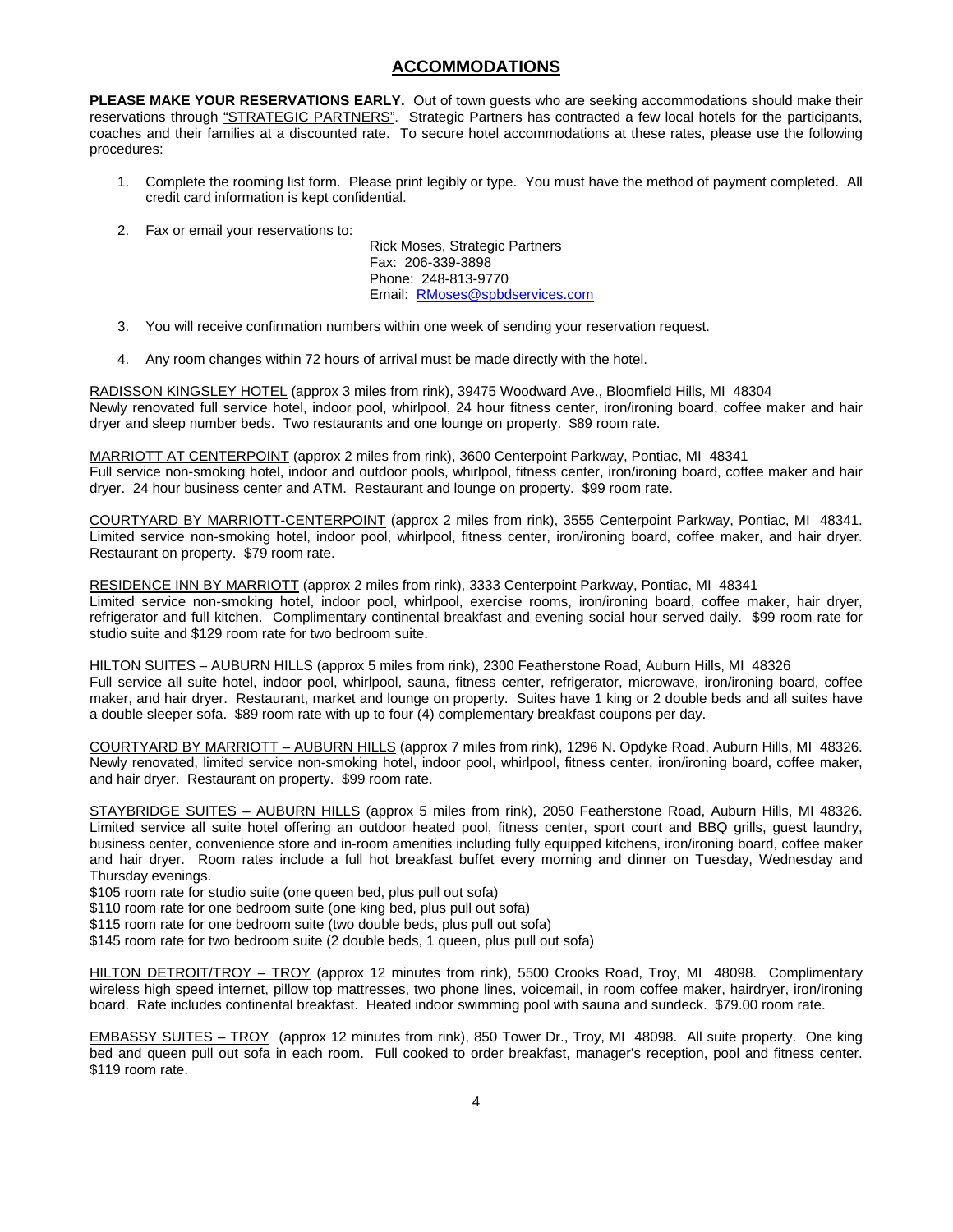# **"Skate Detroit" 2009 July 21 – 25**

# PLEASE FAX ROOMING LIST FORM TO THE ATTENTION OF **RICK MOSES AT (206) 339-3898**  OR E-MAIL TO Reservations@spbdservices.comAll information and credit card numbers are kept strictly confidential

| NAME:                                                                                                                                                                                                                          |                    |
|--------------------------------------------------------------------------------------------------------------------------------------------------------------------------------------------------------------------------------|--------------------|
|                                                                                                                                                                                                                                |                    |
| ADDRESS:                                                                                                                                                                                                                       |                    |
| <b>EMAIL ADDRESS:</b>                                                                                                                                                                                                          |                    |
| PHONE NUMBER: University of the University of the University of the University of the University of the University of the University of the University of the University of the University of the University of the University | <b>FAX NUMBER:</b> |

HOTEL SELECTION:<br>https://www.analysis.com/www.analysis.com/www.analysis.com/www.analysis.com/www.analysis.com/www.analysis.com/

(Please list 3 choices)

|                                                                                                                                                  | <b>NAME</b><br><b>LAST, FIRST</b> | # OF<br><b>PERSONS</b> | <b>ARRIVAL</b><br><b>DATE</b> | <b>DEPARTURE</b><br><b>DATE</b> | <b>KING OR</b><br><b>SMOKING OR</b><br><b>TWO</b><br><b>NON-SMOKING</b><br><b>DOUBLES</b> |  | <b>CREDIT CARD#</b><br><b>WITH EXP. DATE</b> |
|--------------------------------------------------------------------------------------------------------------------------------------------------|-----------------------------------|------------------------|-------------------------------|---------------------------------|-------------------------------------------------------------------------------------------|--|----------------------------------------------|
| ╟<br>-1.                                                                                                                                         |                                   |                        |                               |                                 |                                                                                           |  |                                              |
| 2.                                                                                                                                               |                                   |                        |                               |                                 |                                                                                           |  |                                              |
| $\blacksquare$<br>3.                                                                                                                             |                                   |                        |                               |                                 |                                                                                           |  |                                              |
| 4.                                                                                                                                               |                                   |                        |                               |                                 |                                                                                           |  |                                              |
| 5.                                                                                                                                               |                                   |                        |                               |                                 |                                                                                           |  |                                              |
| 6.                                                                                                                                               |                                   |                        |                               |                                 |                                                                                           |  |                                              |
|                                                                                                                                                  |                                   |                        |                               |                                 |                                                                                           |  |                                              |
|                                                                                                                                                  |                                   |                        |                               |                                 |                                                                                           |  |                                              |
|                                                                                                                                                  |                                   |                        |                               |                                 |                                                                                           |  |                                              |
|                                                                                                                                                  |                                   |                        |                               |                                 |                                                                                           |  |                                              |
| $\begin{array}{ c c }\n\hline\n\text{7.} & \text{8.} \\ \hline\n\text{8.} & \text{9.} \\ \hline\n\text{10.} & \text{11.} \\ \hline\n\end{array}$ |                                   |                        |                               |                                 |                                                                                           |  |                                              |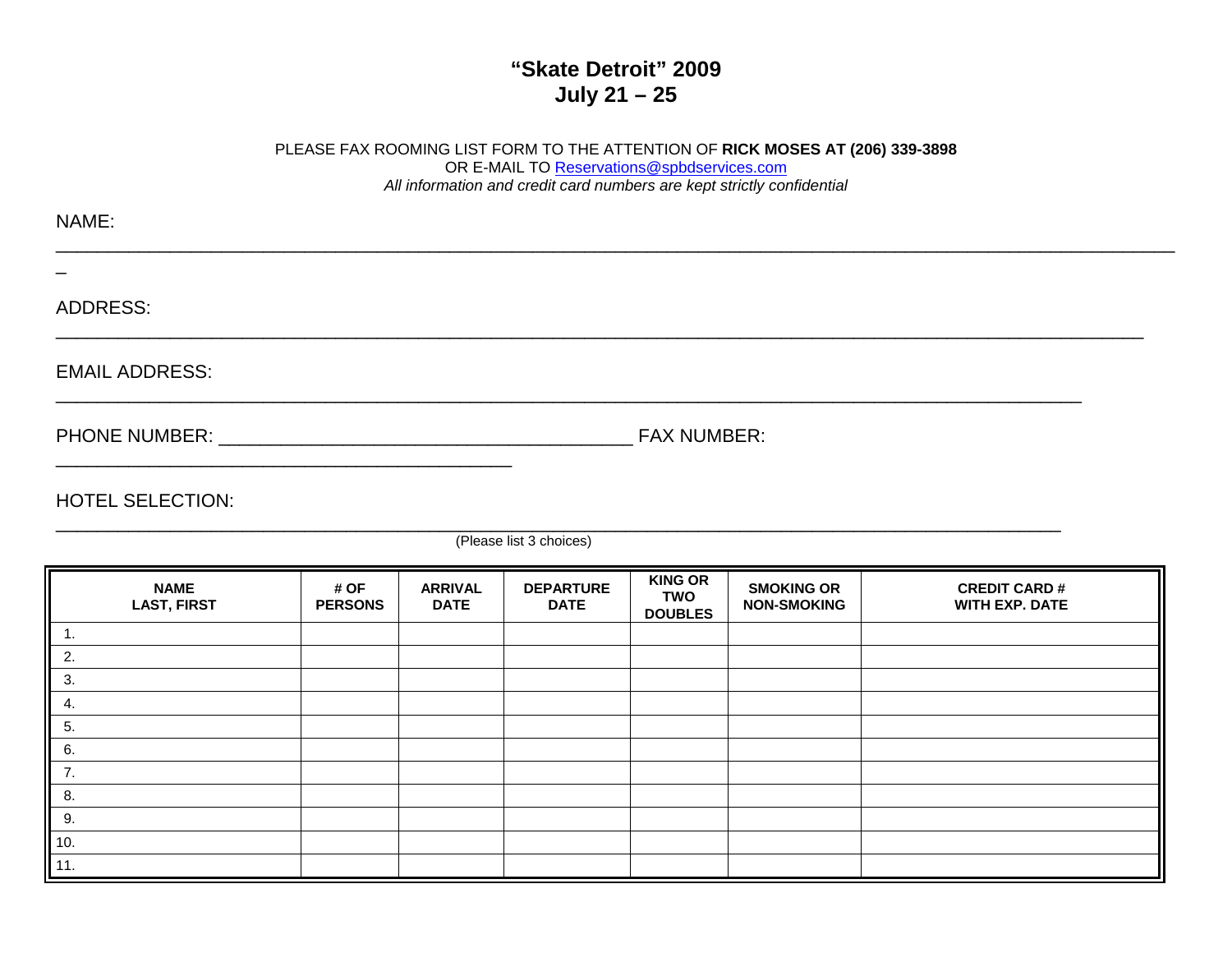| 'I 1∠.        |  |  |  |
|---------------|--|--|--|
| <b>II</b> 13. |  |  |  |
| II 1.         |  |  |  |
| II 1!         |  |  |  |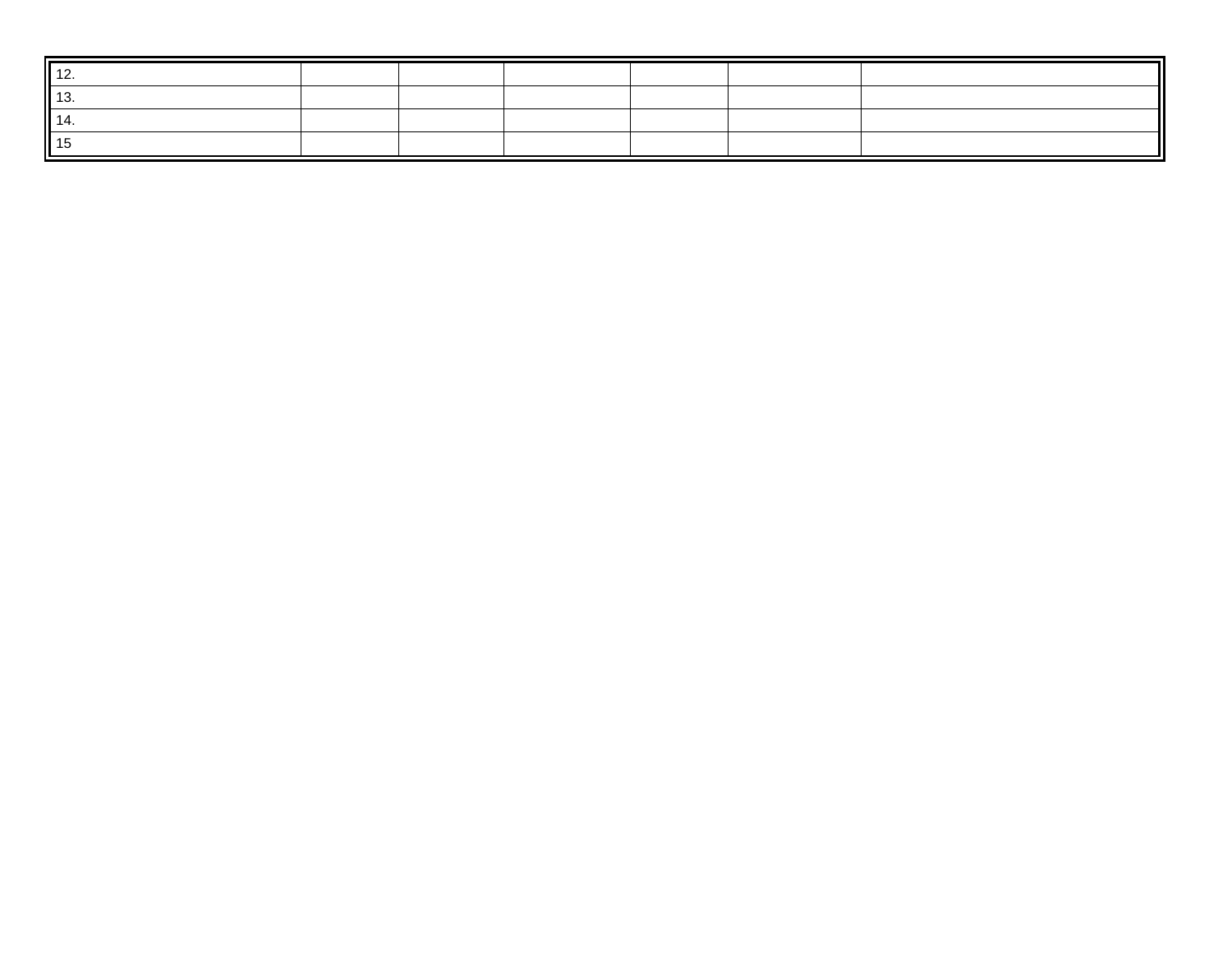## **ENTRY FORM - SKATE DETROIT 2009 JULY 21 - 25, 2009 (PLEASE PRINT CLEARLY AND FILL IN COMPLETELY)**

| <u> 1989 - Andrea Stein, Amerikaansk politiker (</u>                                                           |                                                                                                                                                                                                                                                                                                                                                                 |      | <b>USFS</b> | $#$ :               |
|----------------------------------------------------------------------------------------------------------------|-----------------------------------------------------------------------------------------------------------------------------------------------------------------------------------------------------------------------------------------------------------------------------------------------------------------------------------------------------------------|------|-------------|---------------------|
|                                                                                                                |                                                                                                                                                                                                                                                                                                                                                                 |      |             |                     |
| ZIP:__________________________                                                                                 |                                                                                                                                                                                                                                                                                                                                                                 |      |             | STATE:_____________ |
| <b>PHONE</b>                                                                                                   | $\begin{pmatrix} 1 & 1 & 1 \\ 1 & 1 & 1 \end{pmatrix}$ , where $\begin{pmatrix} 1 & 1 & 1 \\ 1 & 1 & 1 \end{pmatrix}$ , where $\begin{pmatrix} 1 & 1 & 1 \\ 1 & 1 & 1 \end{pmatrix}$ , where $\begin{pmatrix} 1 & 1 & 1 \\ 1 & 1 & 1 \end{pmatrix}$ , where $\begin{pmatrix} 1 & 1 & 1 \\ 1 & 1 & 1 \end{pmatrix}$ , where $\begin{pmatrix} 1 & 1 & 1 \\ 1 & 1$ | HOME | CLUB        | (no                 |
| COACH'S DESCRIPTION OF THE STATE OF THE STATE OF THE STATE OF THE STATE OF THE STATE OF THE STATE OF THE STATE |                                                                                                                                                                                                                                                                                                                                                                 |      |             | <b>PHONE</b>        |
|                                                                                                                | AGE (As of May 23, 2009): ____________BIRTHDATE: (M/D/Y) _____________________________FEMALE______MALE_____                                                                                                                                                                                                                                                     |      |             |                     |
|                                                                                                                |                                                                                                                                                                                                                                                                                                                                                                 |      |             |                     |
| E-MAIL:                                                                                                        |                                                                                                                                                                                                                                                                                                                                                                 |      |             |                     |

**If skater is skating both Single and Team events, the Single event will be considered their first event**.

| <b>FREE SKATE</b><br>\$95 per skater (1 <sup>st</sup> event)<br><b>LOW BEGINNER</b><br><b>HIGH BEGINNER</b><br>PRE-PRELIMINARY (A)<br>(with axel)<br>PRE-PRELIMINARY (B)<br>(no axel)<br>PRELIMINARY<br>PRE-JUVENILE<br><b>JUVENILE</b><br><b>OPEN JUVENILE</b> | <b>COMPULSORY MOVES</b><br>\$35 per skater each additional event<br>(\$95 if this is only event entered)<br>PRE-PRELIMINARY<br><b>PRELIMINARY</b><br>PRE/JUVENILE                                                                                  |
|-----------------------------------------------------------------------------------------------------------------------------------------------------------------------------------------------------------------------------------------------------------------|----------------------------------------------------------------------------------------------------------------------------------------------------------------------------------------------------------------------------------------------------|
| <b>COMBINED EVENTS (Short/Long Program)</b><br>\$140 per skater (combined)                                                                                                                                                                                      | <b>PAIR TEAMS</b><br>\$50 per skater (1 <sup>st</sup> event)/\$25 per skater (2 <sup>nd</sup> event)                                                                                                                                               |
| <b>INTERMEDIATE</b><br><b>NOVICE</b><br><b>JUNIOR</b><br><b>SENIOR</b>                                                                                                                                                                                          | <b>JUVENILE</b><br><b>INTERMEDIATE</b><br>NOVICE (Short Prog)<br>(Long Prog) ____<br>JUNIOR (Short Prog)<br>$\frac{1}{\sqrt{1-\frac{1}{2}}}\$ (Long Prog) $\frac{1}{\sqrt{1-\frac{1}{2}}}\$<br>SENIOR (Short Prog)<br>$(Long Prog)$ <sub>___</sub> |
|                                                                                                                                                                                                                                                                 | <b>PARTNER'S NAME</b>                                                                                                                                                                                                                              |

Due to overwhelming response the last few years we must limit the competition to the first 600 entries postmarked by **May 23, 2009**. Please mail early due to limitation of skaters. All entries will be stamped with date received at our office. Any entries received after we have reached our quota will be returned. Postal machines are not valid proof of postmark. All entry fees are payable in **U.S. DOLLARS ONLY. MAKE CHECKS PAYABLE TO: DETROIT SKATING CLUB. THERE WILL BE A \$30 SERVICE FEE ASSESSED FOR RETURNED CHECKS.** No refunds after closing date unless event is canceled for lack of participation. There must be two competitors to hold an event. **No refunds will be given for any reason, including medical.**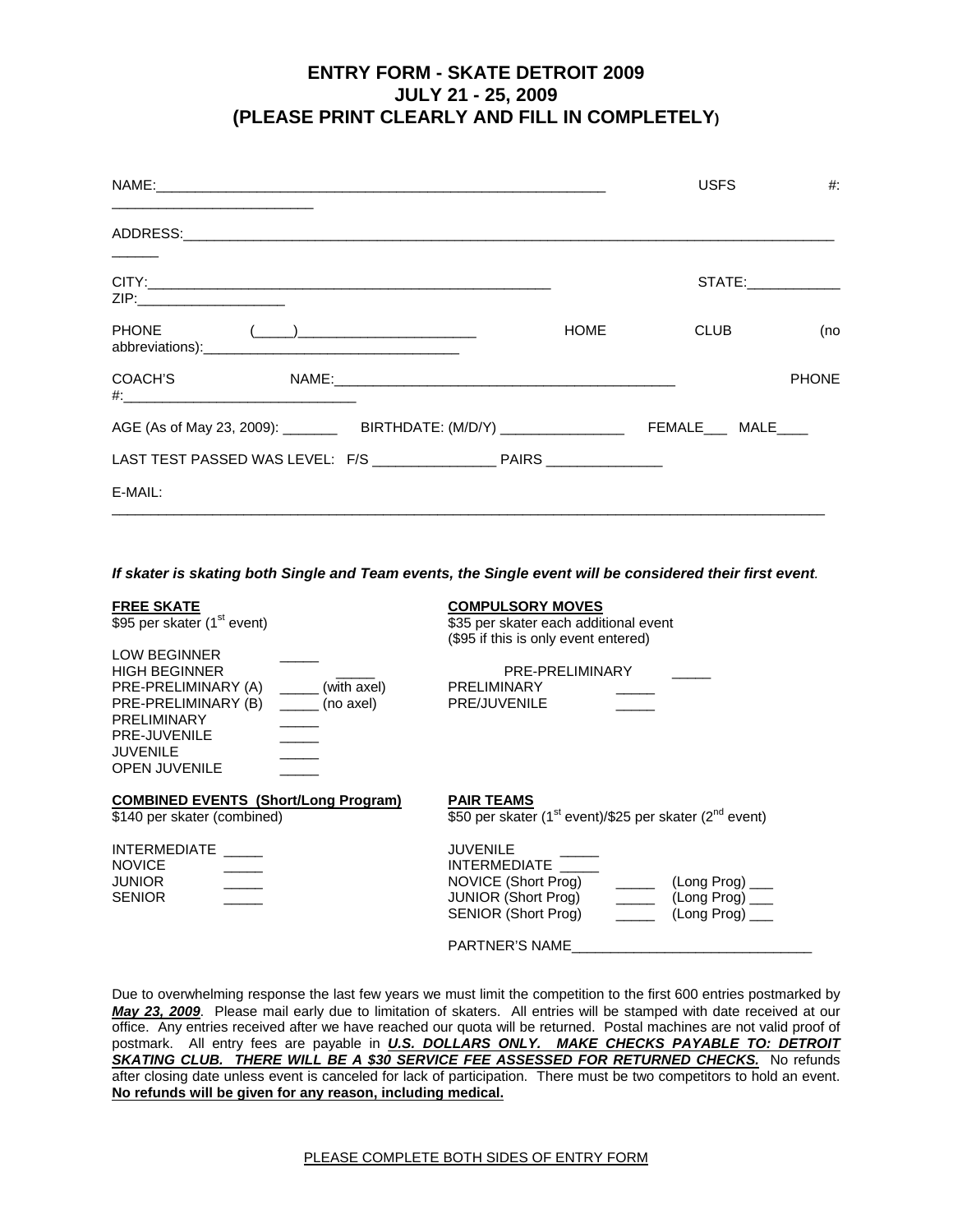**INTERMEDIATE; NOVICE; JUNIOR and SENIOR COMBINED 5140.00 PER PERSON program)** 

**FREE SKATING EVENTS: (includes short and long combined** 

**PRE-PRELIMINARY, PRELIMINARY: PRE-JUVENILE and JUVENILE F/S EVENTS: \$35.00 PER PERSON (Each additional event)** 

\$95.00 PER PERSON (1<sup>st</sup> Event)

PAIR TEAM EVENTS:  $$50.00$  PER PERSON (1<sup>st</sup> Event)

 **\$25.00 PER PERSON (Each additional event)** 

Please note if skating both Single and Team events, the Single event will be considered their first event.

ENTRY FORMS MUST BE FILLED OUT CLEARLY AND COMPLETELY. Any incomplete entries will be returned. Make entry fees payable to DETROIT SKATING CLUB. Mail entries to:

> Mrs. Georgia Hartsell, Skate Detroit 2009 C/O Detroit Skating Club 888 Denison Court Bloomfield Hills, MI 48302

**FOR INFORMATION CALL DETROIT SKATING CLUB (248) 332-3000, ext 100 or www.dscclub.com** 

#### CONTESTANT CERTIFICATION

I am eligible under the rules of the United States Figure Skating and/or Skate Canada to enter the event(s) checked.

CONTESTANT SIGNATURE:\_\_\_\_\_\_\_\_\_\_\_\_\_\_\_\_\_\_\_\_\_\_\_\_\_\_\_\_\_\_\_\_\_\_\_\_\_\_\_\_\_\_\_\_\_\_\_\_\_\_\_\_\_\_\_\_\_\_\_\_\_\_\_\_\_\_\_

#### CERTIFICATION OF CLUB OFFICER OR TEST CHAIRMAN

To the best of my knowledge, the information above is true and correct. The competitor is a member in good standing of our Club.

SIGNATURE:\_\_\_\_\_\_\_\_\_\_\_\_\_\_\_\_\_\_\_\_\_\_\_\_\_\_\_\_\_\_\_\_\_\_\_\_\_\_\_TITLE:\_\_\_\_\_\_\_\_\_\_\_\_\_\_\_\_\_\_DATE:\_\_\_\_\_\_\_\_\_\_\_\_

PLEASE PRINT NAME OF CLUB: (NO initials)\_\_\_\_\_\_\_\_\_\_\_\_\_\_\_\_\_\_\_\_\_\_\_\_\_\_\_\_\_\_\_\_\_\_\_\_\_\_\_\_\_\_\_\_\_\_\_\_\_\_\_\_

#### WAIVER OF CLAIMS FOR INJURY

The competitor and family hold the Detroit Skating Club harmless from any and all liability for injuries to the Competitor and from any and all liability for damages to or loss of property.

PARENT/GUARDIAN SIGNATURE:\_\_\_\_\_\_\_\_\_\_\_\_\_\_\_\_\_\_\_\_\_\_\_\_\_\_\_\_\_\_\_\_\_\_\_\_\_\_\_\_\_\_\_DATE:\_\_\_\_\_\_\_\_\_\_\_\_

**PLEASE NOTE: THE INTERNATIONAL JUDGING SYSTEM WILL BE USED FOR ALL JUVENILE THROUGH SENIOR FREESTYLE AND PAIR EVENTS. ALL PLANNED PROGRAM ELEMENTS SHOULD BE SUBMITTED ONLINE TO U.S. FIGURE SKATING NO LATER THAN JULY 15. There will be a \$20 fee for failing to register online.** 

Canadian (International) skaters: Please submit via fax (248-332-9912) or email to ghartsell@dscclub.com.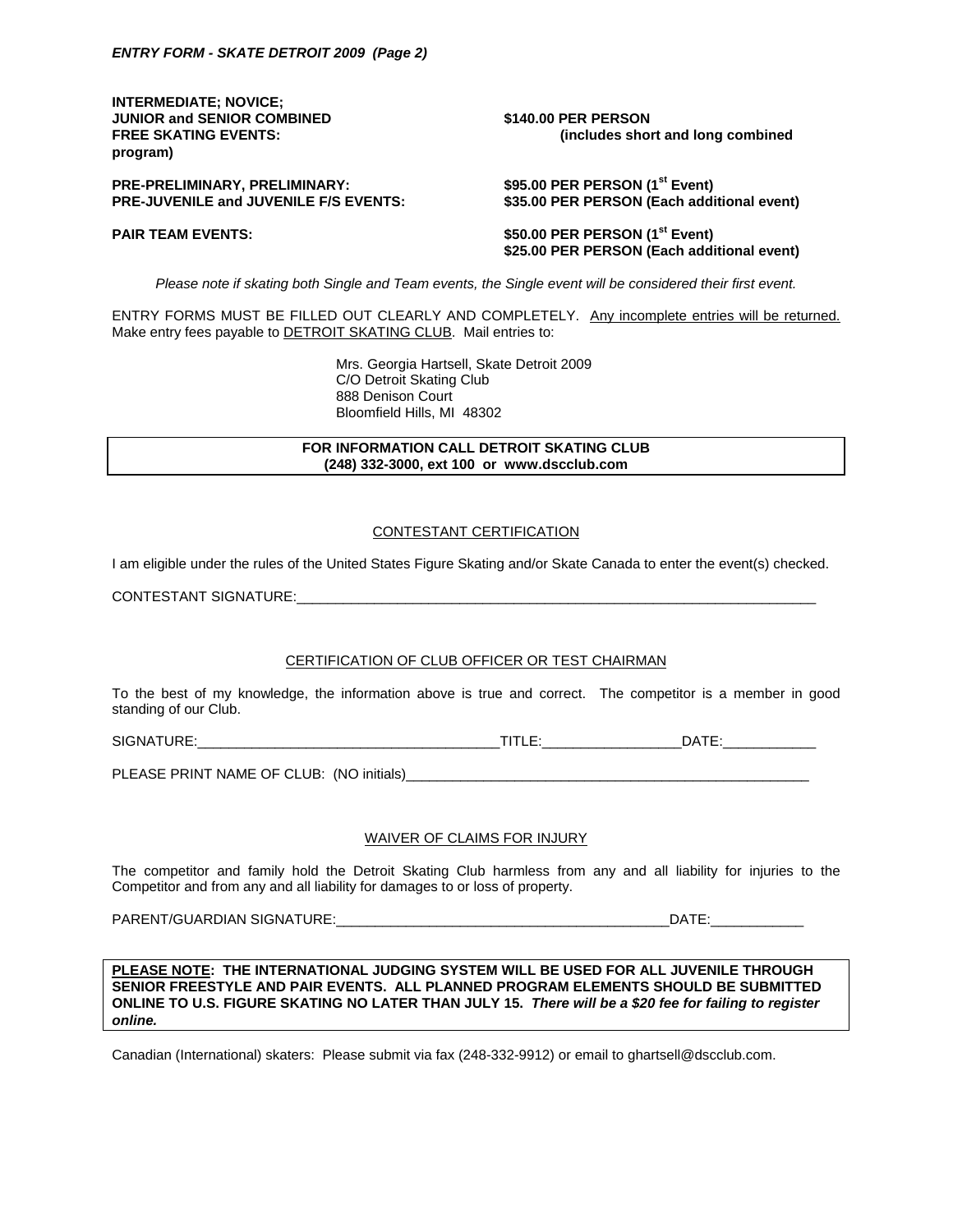## **OFFICIAL PRACTICE FORM – SKATE DETROIT 2009**

Skaters Name: \_\_\_\_\_\_\_\_\_\_\_\_\_\_\_\_\_\_\_\_\_\_\_\_\_\_\_\_\_\_\_\_\_\_\_\_\_\_\_\_\_\_\_\_\_\_\_\_\_\_\_\_\_\_\_ USFSA #: \_\_\_\_\_\_\_\_\_\_\_\_\_\_\_\_

Cell Phone #:\_\_\_\_\_\_\_\_\_\_\_\_\_\_\_\_\_\_\_\_\_\_\_\_\_\_\_\_\_\_\_\_ Level & Event Entered: \_\_\_\_\_\_\_\_\_\_\_\_\_\_\_\_\_\_\_\_\_\_\_\_\_\_\_\_\_\_

Date & Time of Arrival:

PLEASE NOTE THE SHADED COLUMNS LIST THE MAXIMUM PRACTICE ICE SESSIONS AVAILABLE TO BE PURCHASED PER LEVEL/PER DAY. PLEASE INDICATE THE NUMBER OF SESSIONS YOU WOULD LIKE FOR THAT DAY IN THE BLANK SQUARE NEXT TO THE MAXIMUM.

| <b>Competition Level</b>    |                | Tue. |                | Wed. |                | Thu. | Fri.           | Sat. | <b>Total</b> |
|-----------------------------|----------------|------|----------------|------|----------------|------|----------------|------|--------------|
| Beginner (Low/High)         |                |      |                |      |                |      |                |      |              |
| Pre/Prel (Girls/Boys)       |                |      |                |      |                |      |                |      |              |
| Prel & Pre/Juv (Girls/Boys) |                |      |                |      |                |      |                |      |              |
| Open Juvenile               | $\overline{2}$ |      |                |      |                |      |                |      |              |
| Juvenile Girls              | $\overline{2}$ |      |                |      |                |      |                |      |              |
| Juvenile Boys               | $\overline{2}$ |      | $\overline{2}$ |      | $\overline{2}$ |      | 2              |      |              |
| <b>Intermediate Ladies</b>  | $\overline{2}$ |      |                |      |                |      |                |      |              |
| Novice Ladies               | $\overline{2}$ |      | $\overline{2}$ |      |                |      |                |      |              |
| Junior & Senior Ladies      | $\overline{2}$ |      | $\overline{2}$ |      |                |      |                |      |              |
| Intermediate & Novice Men   | $\overline{2}$ |      | $\overline{2}$ |      |                |      | $\overline{2}$ |      |              |
| Junior & Senior Men         | $\overline{2}$ |      | $\overline{2}$ |      | $\overline{2}$ |      |                |      |              |
| Dance                       |                |      | $\overline{2}$ |      | $\overline{2}$ |      |                |      |              |
| Juvenile - Senior Pairs     | $\overline{2}$ |      | $\overline{2}$ |      |                |      |                |      |              |
|                             |                |      |                |      |                |      |                |      |              |

Total Practice Ice Sessions \_\_\_\_\_\_\_\_\_\_\_\_\_ @ \$12.00 = \$\_\_\_\_\_\_\_\_\_\_\_\_

Please Note: The Practice Ice Chart is subject to change, current chart is based on the 2008 Competition Event Schedule.

- IN ORDER TO PURCHASE PRACTICE ICE IN ADVANCE, PLEASE SEND COMPLETED PRACTICE ICE FORM WITH APPROPRIATE FUNDS MADE PAYABLE TO DETROIT SKATING CLUB **(U.S. FUNDS ONLY)** INCLUDED WITH YOUR APPLICATION AND ENTRY FEES NO LATER THAN MAY 23, 2009. **ALL FEES ARE NON-REFUNDABLE**. ANY RETURNED CHECKS WILL INCUR A \$30 SERVICE FEE. (Please note that some practice ice sessions may start as early as 6:00 am or end as late as 11:00 pm)
- PRACTICE ICE IS ON A FIRST COME FIRST SERVE BASIS, UPON RECEIPT OF PAYMENT.
- IF YOU CHOOSE NOT TO PURCHASE PRACTICE ICE IN ADVANCE, IT WILL BE AVAILABLE FOR PURCHASE STARTING ONE HOUR BEFORE PRACTICE ICE BEGINS ON TUESDAY, JULY 21st AT THE PRACTICE ICE DESK LOCATED IN "A" RINK LOBBY. THIS MUST BE DONE IN PERSON; TELEPHONE & FAX ORDER WILL **NOT** BE ACCEPTED.
- THERE WILL BE **NO REFUNDS OR SWITCHING OF PRACTICE ICE SESSIONS PERMITTED.** IF YOU SCRATCH FROM THE COMPETITION, YOU WILL FORFEIT ALL FUNDS PAID AND YOUR RIGHT TO SKATE ON ANY PRACTICE ICE PURCHASED.
- WE WILL TRY TO ACCOMMODATE EACH COMPETITOR WITH PRACTICE ICE CLOSE TO THEIR EVENT TIME. NOT ALL PRACTICE SESSIONS WILL BE ON COMPETITION SURFACE.
- MUSIC WILL NOT BE PLAYED ON PRACTICE ICE SESSIONS.
- **FINAL ROUND PRACTICE ICE SESSIONS WILL BE AVAILABLE FOR PURCHASE ONLY AFTER INITIAL ROUND IS COMPLETED.**

**Practice ice schedule will be posted on our website www.dscclub.com prior to the start of competition. We will not give practice ice schedules over the phone or e-mail.**